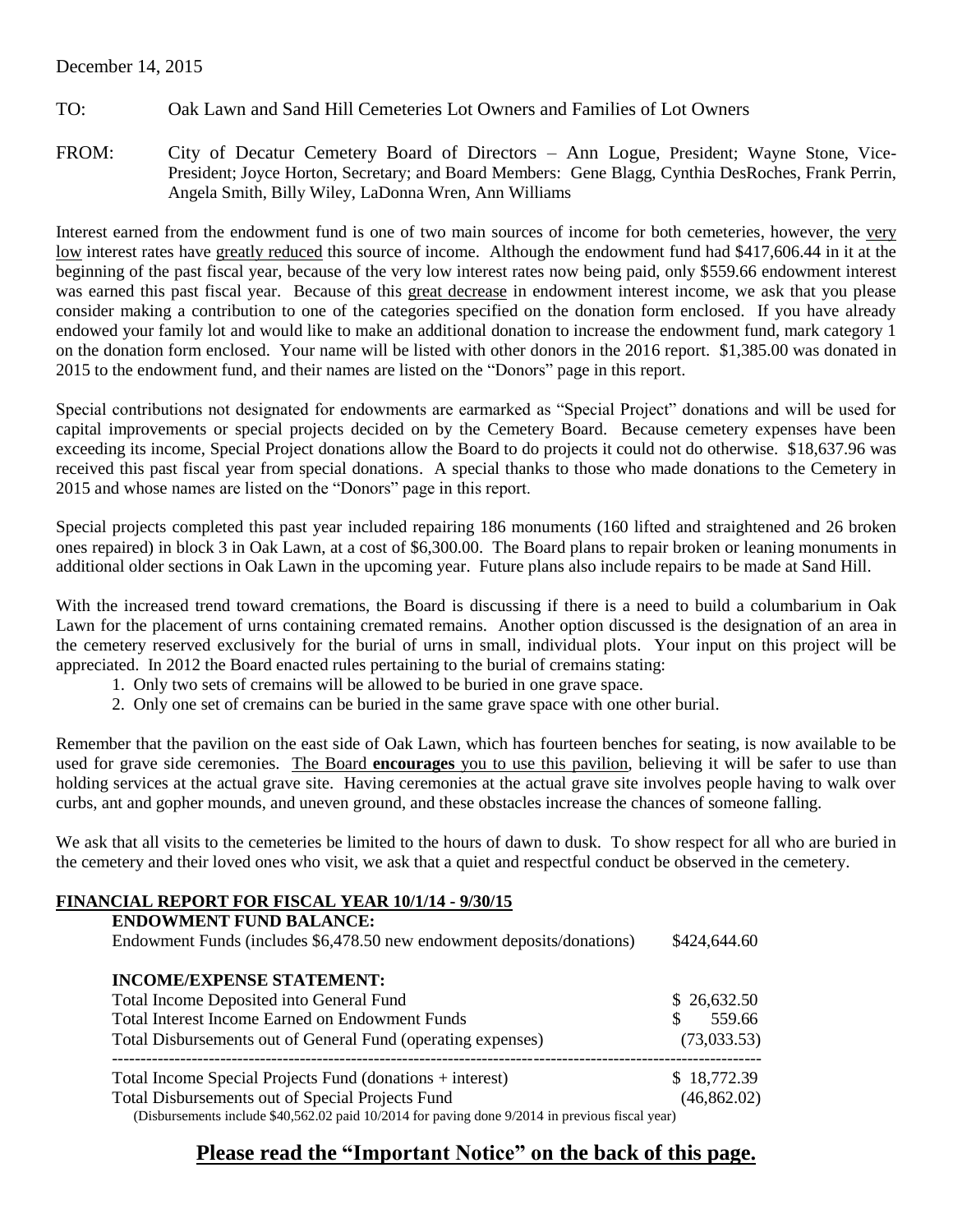## **DECATUR CEMETERY BOARD 2015 SUMMARY REPORT**

Both Oak Lawn Cemetery and Sand Hill Cemetery are part of a single municipal cemetery system operated by the City of Decatur. The Board is appointed annually by the Decatur City Council and is under City supervision. Its financial operations are managed by the City. The Board meets bimonthly, in the odd-numbered months, on the second Monday, at the City Hall at 10:00 a.m. Meetings are open to all lot owners.

**SALE OF GRAVE SPACES** - The price of burial plots is the same in both cemeteries. The current price is \$500.00 for each grave space, which includes a perpetual care fee to provide upkeep of the space. Lots can be purchased from Joyce Horton or Chet Niblett. The phone number for Decatur Cemetery Board is 940-627-3980.

**MAINTENANCE/UPKEEP FEES** - Because of the great decrease in income from endowment interest, it is very important that each family who has a lot in Oak Lawn or Sand Hill makes sure their family lot is being taken care of by either paying yearly dues or by paying the required amount to provide perpetual care for the lot.

(1) For all lot owners who purchased lots prior to 1984 and who have not endowed their lot, annual dues are required for upkeep of lots. The \$10.00 minimum, payable in January of each year, will provide upkeep for up to five grave spaces with \$2.00 added for each additional space.

(2) Lot owners who purchased lots prior to 1984 may choose to endow their lots instead of paying annual membership dues. The \$125.00 minimum will provide upkeep for up to five grave spaces with \$25.00 added for each additional space. The money is placed in a perpetual care fund, also known as the endowment fund. Only the interest earned from the endowment fund can be used for general operating expenses. Endowments deposited into the endowment fund cannot be used.

**NEW REGULATIONS** - Because of the challenges presented in keeping a cemetery the size of Oak Lawn maintained, **special regulations were adopted in 2010 to improve the efficiency in maintaining both cemeteries**. Whereas in the past the Cemetery Board has been more lenient concerning enforcement of rules and guidelines in place, it has become necessary to begin enforcing all Rules and Regulations. Trees, shrubs, benches, toys, fencing, statues, glass/ceramic items, excessive flower arrangements, and other items interfere with the mowing, with some of these items posing a potential safety hazard for the mowing crew and visitors to the cemetery. All deeds state that ownership of a lot is subject to all rules in place at the time of purchase and also subject to all rules which the Board puts into place at a later date. **A complete list of the rules**, as well as other cemetery information, **can be viewed on the "decaturtx.org" website** by typing "Cemetery" in the search box on the website's home page. You can also contact the secretary to request a copy of the rules. **It is very important that you read the "Important Notice" on the back of page 1 of this report.**

Remember that **no curbs** are allowed in the new sections opened in Oak Lawn, these being blocks 35 – 41. **No** additional **curbs** are allowed in Sand Hill. Only corner lot markers are allowed in the sections where curbs are prohibited. Headstones, footstones, and corner lot markers in all sections of both cemeteries must be made of granite, marble, or bronze metal and set at ground level.

**MEMORIAL FUND** - A memorial fund was established by the Board for those wishing to contribute to the memory of a friend or loved one. A card will be sent to the family informing them of the memorial gift. The names of those who made memorial donations in 2015 are listed with other donors in this report.

**2015 CEMETERY OPERATION** – Both Oak Lawn and Sand Hill Cemeteries are maintained by private mowing firms. In the fiscal year ending September 30, 2015, Oak Lawn was mowed and trimmed numerous times at a total cost of \$48,597.00 and Sand Hill was mowed six times at a total cost of \$2,250.00. We appreciate the assistance provided by the City's crews who worked at Oak Lawn throughout the year providing routine services including trimming trees and shrubs, removing trash, and adding dirt to graves needing maintenance.

Besides mowing expenses, other cemetery expenses include insurance and taxes on cemetery property, purchase of dirt to fill in graves (\$925.00 for five loads), rental of portable restrooms at Oak Lawn (\$98.66 per 28-day rental), providing water at Oak Lawn for those needing to water flowers/trees, monthly telephone bill for cemetery office and other office expenses, and upkeep on the secretary's house/office owned by the Cemetery Board.

In order to maintain contact information for lots in our cemeteries, we ask for your assistance by sending us the names and addresses of any of your adult children, siblings, or other family members who currently are not on our mailing list.